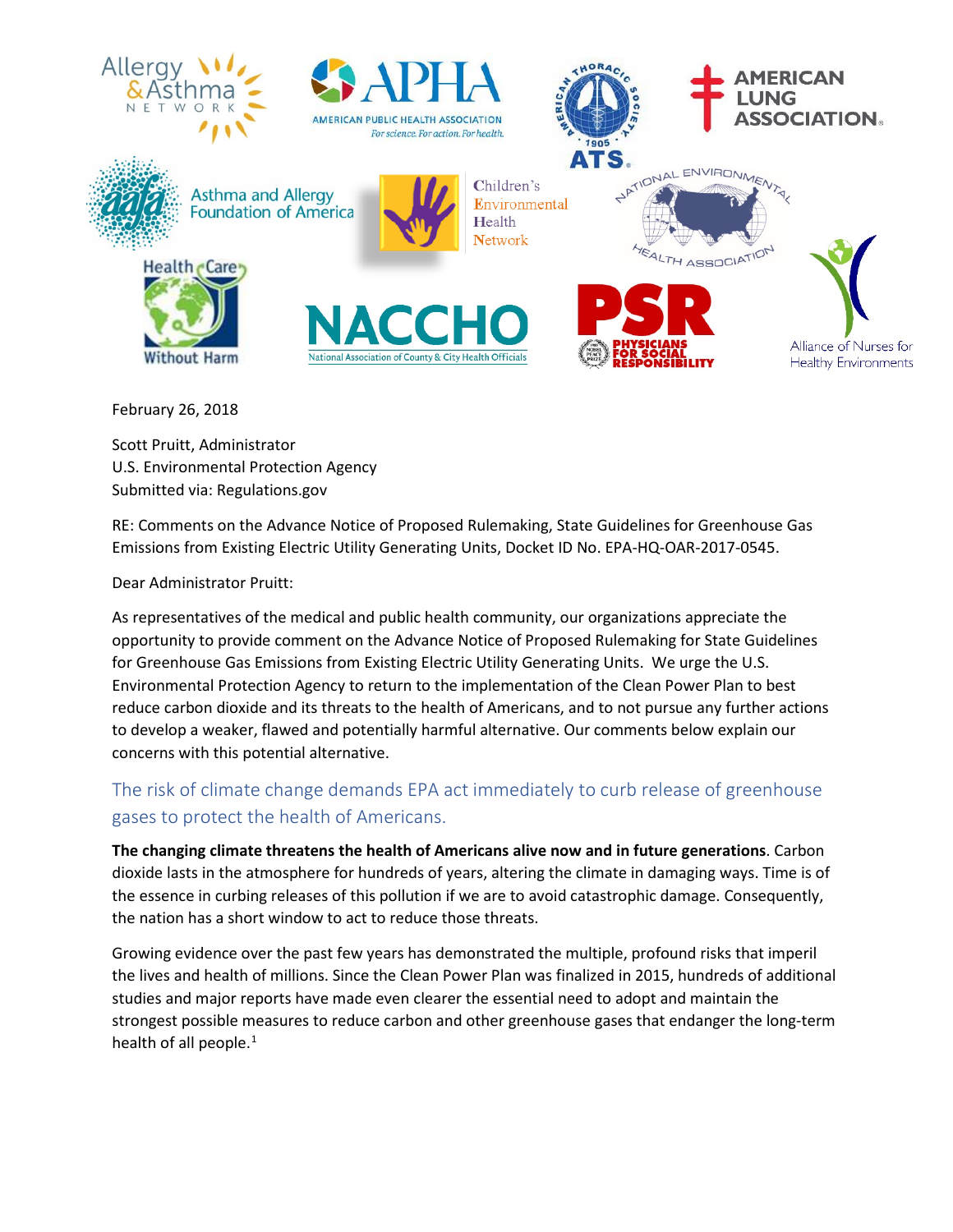The fourth and most recent report of the U.S. Global Change Research Program issued in 2017 confirmed and updated estimates of the impact of the changing climate in the United States. The report again concludes that climate change is demonstrably real and caused by human activities.

"The global, long-term, and unambiguous warming trend has continued during recent years. Since the last National Climate Assessment was published, 2014 became the warmest year on record globally; 2015 surpassed 2014 by a wide margin; and 2016 surpassed 2015. Sixteen of the warmest years on record for the globe occurred in the last 17 years (1998 was the exception)."

"[I]t is extremely likely that human activities, especially emissions of greenhouse gases, are the dominant cause of the observed warming since the mid-20th century. For the warming over the last century, there is no convincing alternative explanation supported by the extent of the observational evidence.["2](#page-5-1)

EPA's own findings in the Clean Power Plan identified multiple threats from climate change on public health:

"GHG pollution threatens the American public by leading to damaging and long-lasting changes in our climate that can have a range of severe negative effects on human health and the environment. . . .

"New scientific assessments since 2009, when the EPA determined that GHGs pose a threat to human health and the environment (the ''Endangerment Finding''), highlight the urgency of addressing the rising concentration of CO2 in the atmosphere. Certain groups, including children, the elderly, and the poor, are most vulnerable to climate-related effects. Recent studies also find that certain communities, including low-income communities and some communities of color (more specifically, populations defined jointly by ethnic/racial characteristics and geographic location), are disproportionately affected by certain climate change related impacts— including heat waves, degraded air quality, and extreme weather events— which are associated with increased deaths, illnesses, and economic challenges. Studies also find that climate change poses particular threats to the health, well-being, and ways of life of indigenous peoples in the U.S."[3](#page-5-2)

These reviews echoed reports previously produced by several of our organizations: the American Academy of Pediatrics' technical report in 2007 (updated in 2015) on "Global Climate Change and Children's Health<sup>"[4](#page-5-3)</sup>; Trust for America's Health, *Health Problems Heat Up: Climate Change and the* Public's Health, in October 2009<sup>[5](#page-5-4)</sup>; the Asthma and Allergy Foundation of America's *Extreme Allergies* and Global Warming, issued with the National Wildlife Foundation in 2010<sup>[6](#page-5-5)</sup>; the American Public Health Association's *Climate Change: Mastering the Public Health Role*, in April 2011<sup>[7](#page-5-6)</sup>; and the American Thoracic Society's workshop on Climate Change and Human Health published in 2012<sup>[8](#page-5-7)</sup>.

**All these reviews underline the necessity of aggressive steps to reduce greenhouse gas emissions, steps that implementing the Clean Power Plan will provide**. For that reason alone, not only is EPA's proposed repeal of the Plan wrong, EPA's Advanced Notice wastes time building a case for a flawed, ineffective and, at best, long-delayed replacement. Delay increases the likelihood that these harms will continue to grow absent any effective response by our nation.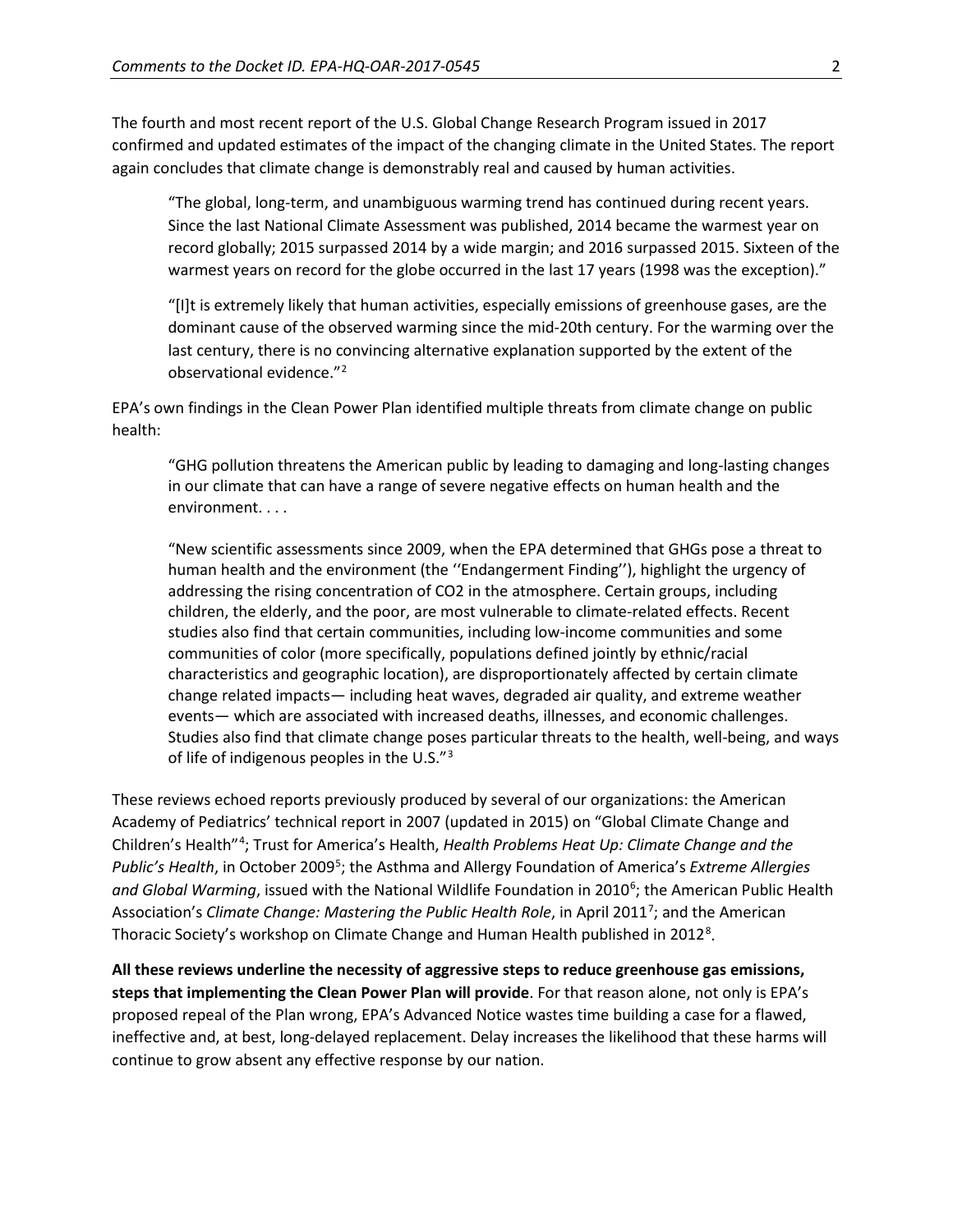To protect health, the United States needs to significantly reduce carbon pollution from existing power plants, a goal that can best be achieved through changes extending beyond plant boundaries.

**Given the overwhelming evidence of harm from climate change, the nation must reduce emissions from greenhouse gases from all sources, but particularly from coal and gas fired power plants**. Fossil fuel electricity generation is the largest stationary source of carbon dioxide and greenhouse gas emissions in the U.S.; as of 2016, power plants emitted 35 percent of the total U.S. carbon dioxide emissions.<sup>[9](#page-5-8)</sup>

**The Clean Power Plan's core flexibility encourages innovation and tailoring to reduce those emissions, including many tools that go beyond the property boundaries of a power plant.** States need flexibility to use multiple tools and to innovate in their approaches to cut carbon emissions. The Plan encourages innovation and the use of cleaner energy sources for electricity generation. The Plan encourages strategies to improve energy efficiency, which could decrease the need to burn fossil fuels. Many of our organizations, particularly those with State chapters, have worked to support the States' adopting plans and systems that would provide the greatest reduction in carbon emissions to protect public health.

## The basis for the Best System of Emission Reductions must encompass the entire electrical grid system.

**EPA's Advanced Notice of the proposed rulemaking is based on the EPA's recently altered and flawed interpretation of "best system of emission reductions" (BSER) required to comply with the Clean Air Act.** The electricity grid is a complex "system" that includes a network of sources and demand for electricity that drive the decision to use any electricity source and allows power generated by all sources to be delivered to end-users of electricity. EPA's revamped definition of BSER inappropriately dismisses the idea that the "system" that would need to meet the BSER required under the Clean Air Act could extend beyond the property boundaries of any individual facility to encompass the interconnected electrical grid.

As participants and users of the medical and public health systems, we particularly understand how supplying essential services to the nation requires networks that are much broader than the boundaries of any facility. The demand for medical care and for treatment does not begin or end inside a hospital or a doctor's office. For example, preventing health issues that would otherwise require treatment will often reduce the demand for a hospital bed or x-rays. Our members and communities have historically increased our focus on steps to prevent diseases and injuries, not just treat them. Similarly, EPA must consider the whole electric grid to determine what defines the BSER to limit carbon pollution from power plants, rather than arbitrarily limiting its focus to actions that may be taken at a single component of that system.

**Not only does EPA's attempt to limit BSER make no sense, it ignores the way electrical systems themselves operate.** Electricity providers have long recognized the complex system that affects their generation of power. From determining which units to operate to shifting to cleaner energy sources to expanding their push for energy efficiency, these companies routinely include many components in their internal planning. They promote these systems on their websites and in messages to customers. The systems are labeled a grid for a reason: they comprise a network that depends on multiple sources of power and on the current and projected demand. BSER requires looking at the entire system, as the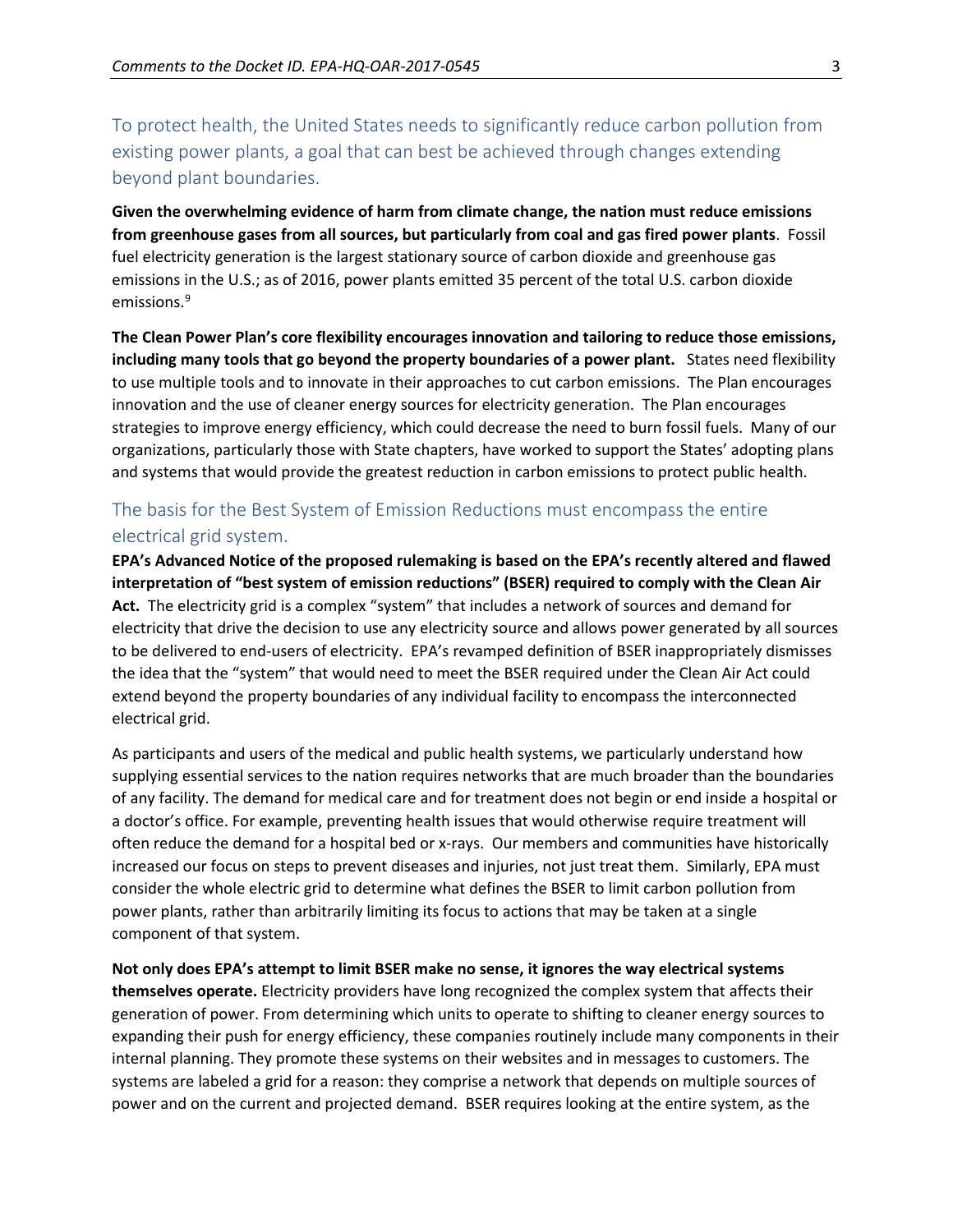utilities currently do: energy efficiency, grid options, and selective use of specific sources are currently in use by various generators as part of their system of electricity.

EPA's standard-setting has long relied on reductions available from entire systems; the reversal in approach indicated by the Advanced Proposal dangerously ignores this precedent and threatens the health of Americans across the nation.

This Advanced Notice marks a departure from EPA's standard-setting process, revisits the question of whether to require any action to limit carbon pollution from power plants, and solicits comments only on which changes in an individual facility would be best to make. These questions were addressed in EPA's extensive hearing and comments on the Clean Power Plan, a Plan which, we point out, still remains in place. Taking an approach outlined in this Advanced Notice eliminates nearly all of the tools and flexibility that EPA previously identified as appropriate – and essential – to meet the requirements of the Clean Air Act to limit carbon pollution from power plants.

### EPA must set limits on greenhouse gas emissions from each state.

EPA asks for comment on an approach "where the EPA determines what system may constitute BSER without defining presumptive emission limits and then allows States to set unit-by-unit or broader emission standards based on the identified BSER while considering the unique circumstances of the State and the EGU."<sup>[10](#page-5-9)</sup> We oppose such an approach.

**EPA must establish an emissions limit to determine whether States' plans will effectively limit carbon pollution from power plants.** An approach with no determined, consistent limit as a basis would effectively impede EPA's ability to assess if the State plan is stringent enough or is applied and maintained appropriately. The lack of consistent targets and enforcement also precludes any level playing field nationwide.

EPA repeatedly states that the Agency seeks to promote State flexibility and to allow for "the unique circumstances" within a State. The Clean Power Plan does this: flexibility and tailoring form core attributes of the Plan. At the same time, the Plan also recognizes the need to include specific timelines and targets to ensure that EPA can review and enforce their implementation. Establishing an emission limits for states does not preclude their ability to tailor their plans to meet these limits.

#### EPA's actions delay protections for health unnecessarily—with real impacts.

**Given the urgent need for national action to protect Americans from climate change, EPA's Advanced Notice opens a dangerous off-ramp away from implementation of the well-studied, publicly deliberated and completed Clean Power Plan.** As described, EPA would limit available methods for reducing carbon pollution from power plants solely to those that can be implemented on a specific electrical generation facility. This approach not only delays the action required under the law, EPA's route in this Advanced Notice leads to a seriously flawed off-ramp—dubbed the "inside the fence line" approach—that has been analyzed in the previous review and in an independent review.

**A major, separate study confirmed that co-benefits from taking steps to reduce carbon pollution are real, and warned that doing too little could prove harmful.** In 2014, researchers from Harvard University, Syracuse University, and Boston University found that just such a limited approach could prove harmful. They issued a report, *Health Co-Benefits of Carbon Standards for Existing Power Plants*, that evaluated alternative approaches for reducing carbon pollution from power plants.<sup>[11](#page-5-10)</sup>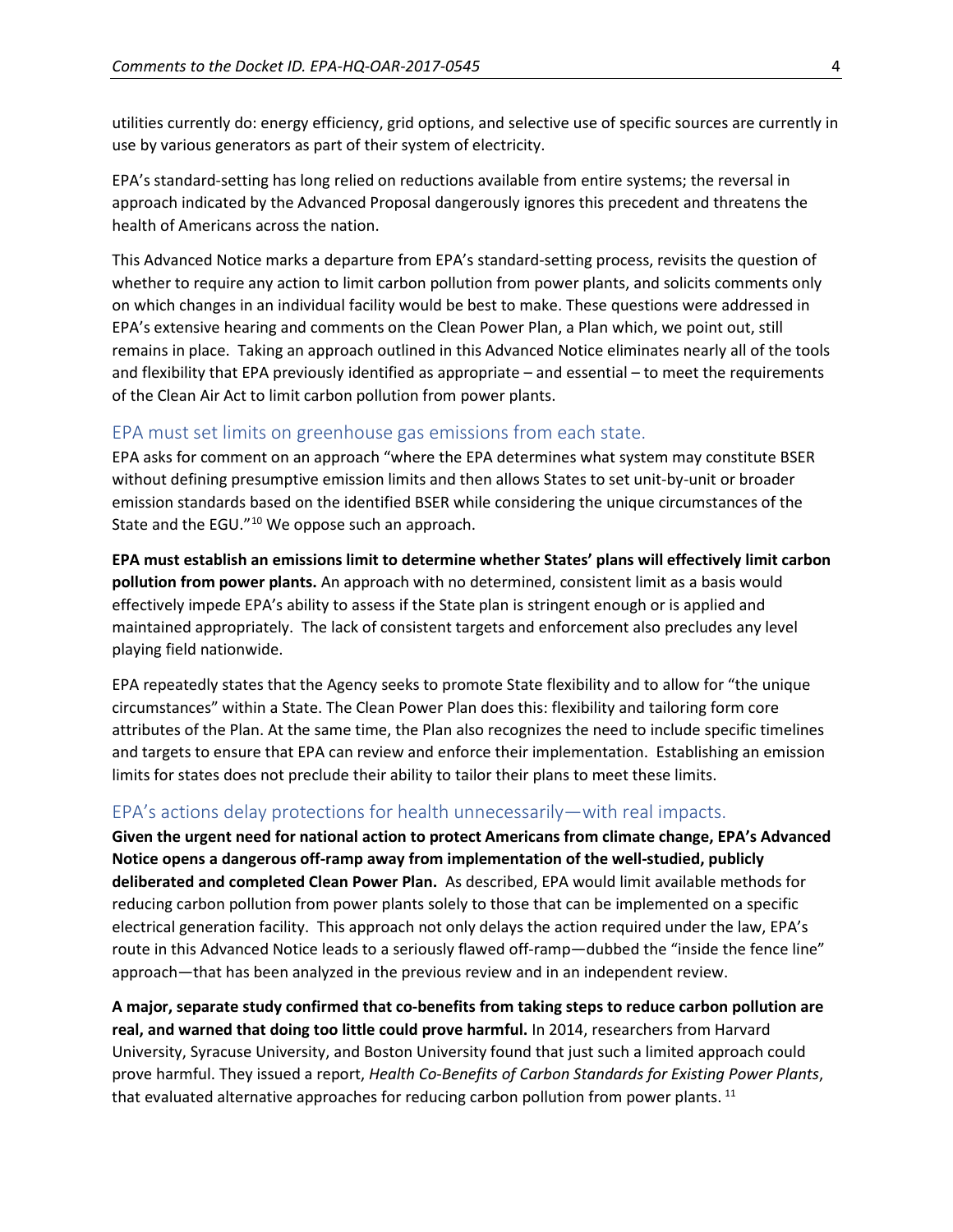**Their modeling showed that an approach targeting only actions that can be achieved on site at a power plant had significant limitations and, in fact, would likely increase harmful emissions.** By limiting actions to improving the efficiency of existing plants, that so-called "inside the fence line" approach, did decrease the annual reductions in CO2 emissions slightly (by 2.2 percent) from the 2020 reference case. However, the likelihood that these more efficient plants would be dispatched more often resulted in an estimated annual 3 percent *increase* in sulfur dioxide emissions. This estimated increase in sulfur dioxide emissions led to the forecast for an *increase* in annual premature deaths and heart attacks. [12](#page-5-11)

By contrast, their findings showed that strong, flexible and enforceable limits achieved the greatest health benefits for the American people, similar to the findings in the Regulatory Impact Analysis for Clean Power Plan. They found that strong limits on carbon pollution from existing power plants could improve air quality and prevent an estimated 3,500 (780 to 6,100, 95% CI) premature deaths in 2020 along with other significant benefits to human health.<sup>[13](#page-5-12)</sup>

Indications that EPA is exploring ways to weaken the New Source Review program portend even greater emissions increases, with corresponding greater public health harms than these earlier analyses project.<sup>[14](#page-5-13)</sup>

### EPA should implement the Clean Power Plan—not divert down a road that will achieve too little, too late.

The United States emits more carbon pollution than any other single nation except China<sup>15</sup>, and our electricity generating system is the highest emitting stationary source of such pollution. Given the United States' contribution to the problem, our nation must use that authority to demonstrate greater leadership to fight climate change, as the threats to the lives and health of our citizens will not end with the current generation or even in the current century without profound action.

Thanks to the Clean Air Act, EPA has the authority, tools and flexibility to set strong limits on carbon pollution from power plants, as it did in the Clean Power Plan.

On behalf of our patients and the public, we urge EPA to implement and enforce the Clean Power Plan, not start down this misguided route proposed in this Advanced Notice.

Sincerely,

| Allergy and Asthma Foundation of America               | <b>Children's Environmental Health Network</b>   |
|--------------------------------------------------------|--------------------------------------------------|
| <b>Alliance of Nurses for a Healthy</b><br>Environment | <b>Health Care Without Harm</b>                  |
|                                                        | <b>National Association of County and City</b>   |
| <b>American Lung Association</b>                       | <b>Health Officials</b>                          |
| <b>American Public Health Association</b>              | <b>National Environmental Health Association</b> |
| <b>American Thoracic Society</b>                       | <b>Physicians for Social Responsibility</b>      |
| <b>Asthma &amp; Allergy Network</b>                    |                                                  |